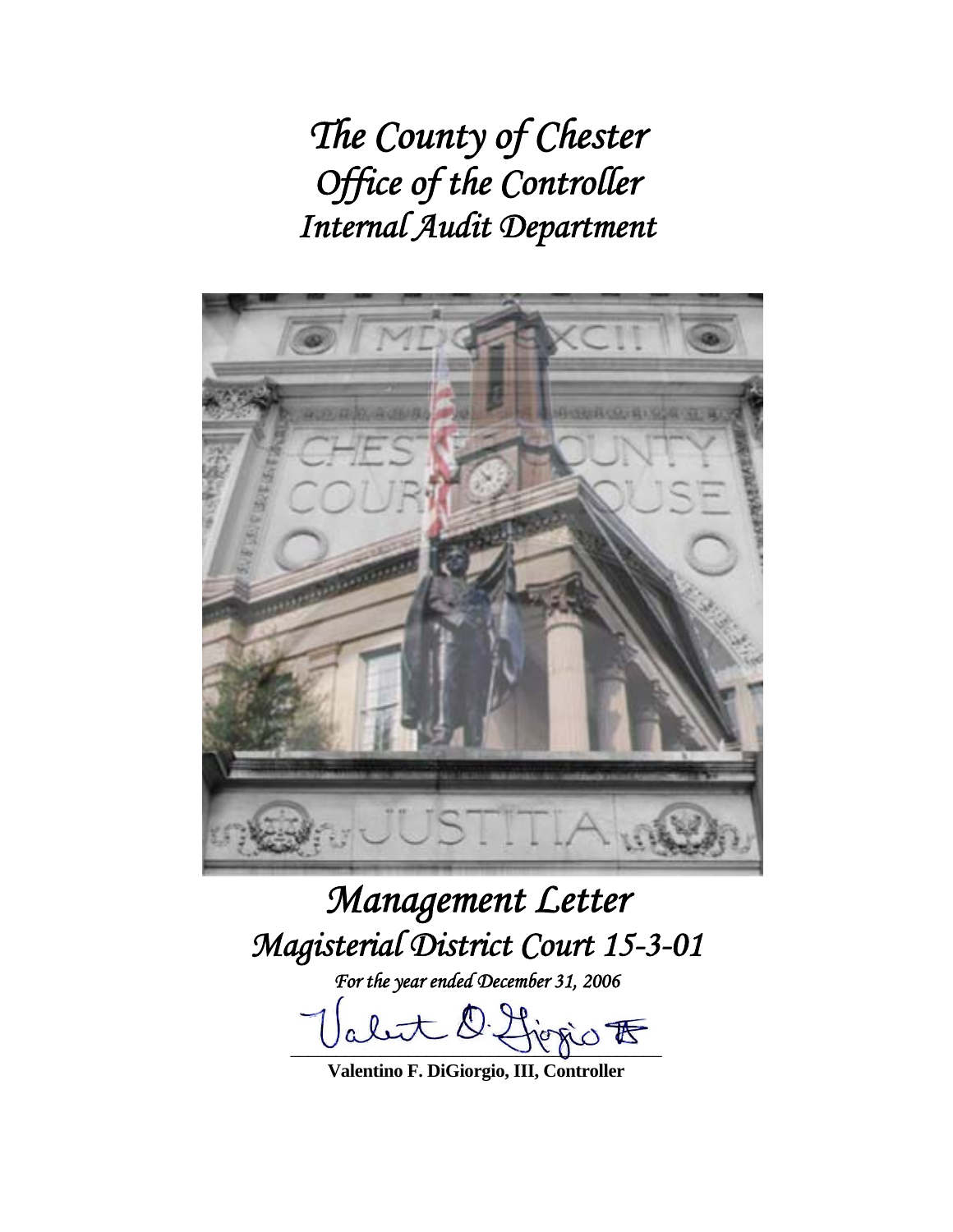## **To: Magisterial District Judge James V. DeAngelo**

#### *Introduction*

On December 17, 2007, Internal Audit completed an audit of Magisterial District Court 15-3-01 (*District Court*). Robert Pinkos, CIA, was the auditor-in-charge and was assisted by one additional auditor. Internal Audit is required by County Code to review district courts annually to ensure compliance with policies and procedures mandated by the Administrative Office of Pennsylvania Courts and/or District Justice Administration and to assess their overall internal control structure. The scope of our audit included a review of the following:

- Cash and Petty Cash
- Undisbursed Funds
- Cash Receipts
- Manual Receipts
- Cash Disbursements
- Voided Transactions
- Overall Compliance.

## *Executive Summary*

The management and staff of the *District Court* are, in all material respects, in compliance with policies and procedures set forth by the Administrative Office of Pennsylvania Courts and directives imposed by District Justice Administration. We noted no significant weaknesses in the overall internal control structure. Minor findings involving compliance with policies and procedures were noted during the audit and are included within this Management Letter. Based on Internal Audit's testing and observations, it is our opinion that these deficiencies are not the result of negligence or deliberate misconduct, but are instead the consequence of one or more of the following:

- Oversights
- Human error

We would like to thank the management and staff of the *District Court* for their cooperation and assistance during the course of this audit. Internal Audit would also like to commend the management and staff of the *District Court* for their dedication and hard work performed to continue to improve the overall conditions in the court. We have provided herein a copy of our "Audit Findings" and "Recommendations" for your review and comment.

Please feel free to contact our office at (610) 344-5906 should you have any questions or concerns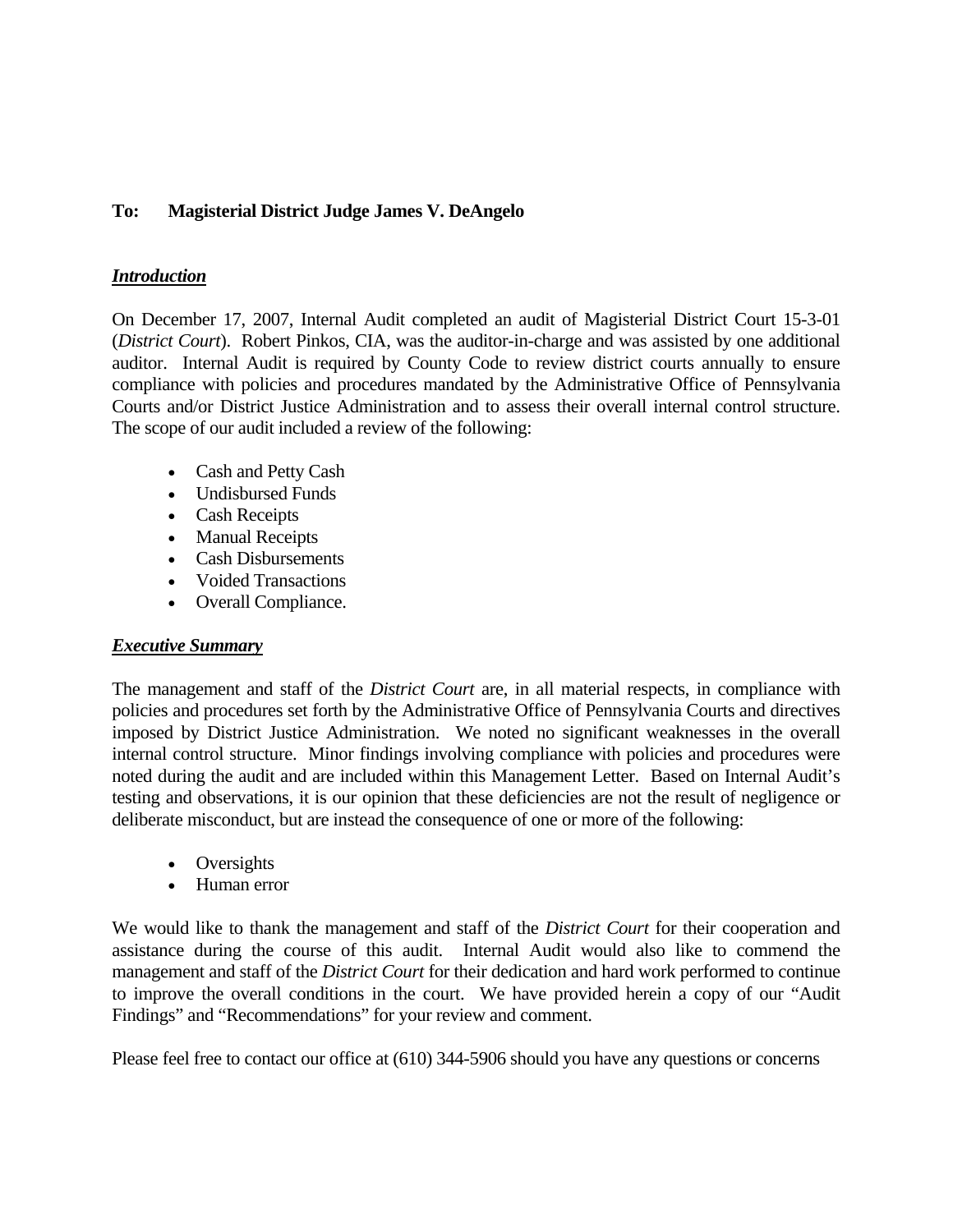# **MAGISTERIAL DISTRICT COURT 15-3-01**

## **FINDINGS AND RECOMMENDATIONS**

## **FOR THE YEAR ENDED DECEMBER 31, 2006**

## **I. COMPLIANCE WITH POLICIES AND PROCEDURES**

In order to test compliance with all applicable policies and procedures, Internal Audit selected a statistical sample of 35 case files out of a total population of 5,454 case files created in 2006. In addition, we performed other related tests of cash/escrow payable, cash receipts, cash disbursements, manual receipts, undisbursed funds, and voided transactions. Sample size for the tested areas was determined through a risk assessment analysis based on the results of the *District Court's* prior year audit and current year case load. We believe the results of our tests are representative of the entire population on the basis of accepted audit sampling principles.

#### Finding 1: Cash / Escrow Payable

Internal Audit noted that Nova Supply Fees in the amount of \$22.40 were charged to the *District Court's* bank account on 3/10/06. *District Court* management made the appropriate debit adjustment but never followed up with District Justice Administration in order to get the bank fees reimbursed by the County. The *District Court's* current cash balance does not properly reflect the total amount of undisbursed funds of the *District Court*. The cash balance needs to be reimbursed the \$22.40 bank fees.

#### Recommendation

Internal Audit recommends that *District Court* management contact District Justice Administration and request reimbursement for the bank fees of \$22.40. Once the *District Court* receives the reimbursement check they should deposit it in the bank and make the appropriate offsetting credit adjustment. Internal Audit also recommends that all bank fees are to be reimbursed by the County as soon as possible to avoid any shortages with the *District Court's* bank account.

#### *Auditee Response*

*District Court management concurs with the audit finding and recommendation and will discuss with staff the importance of accuracy with records.* 

#### Finding 2: Undisbursed Funds

Internal Audit noted 1 instance where funds were not disbursed in a timely manner after the case was closed.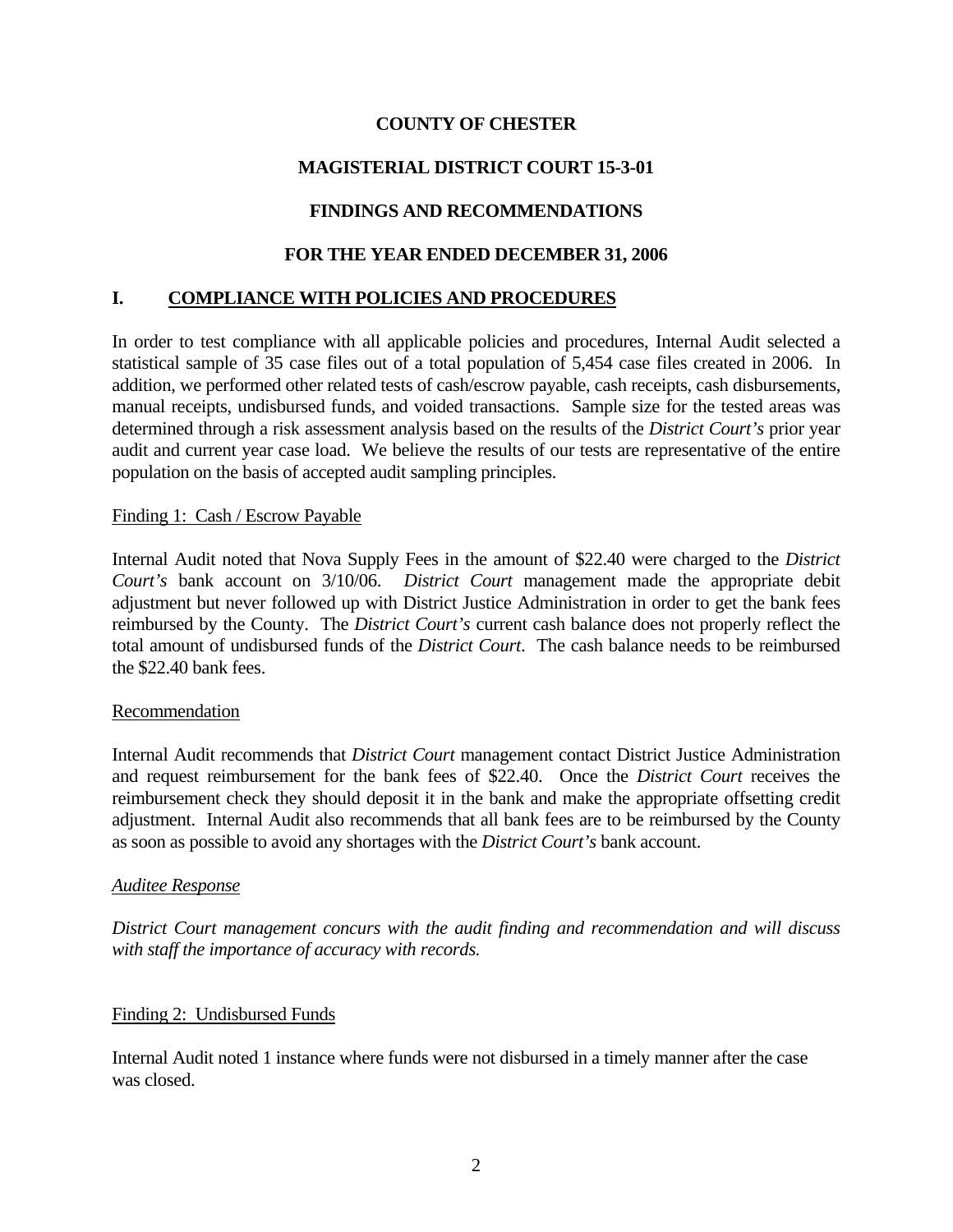# **MAGISTERIAL DISTRICT COURT 15-3-01**

# **FINDINGS AND RECOMMENDATIONS**

# **FOR THE YEAR ENDED DECEMBER 31, 2006**

# **I. COMPLIANCE WITH POLICIES AND PROCEDURES**

## Finding 2: Undisbursed Funds *(continued)*

## Recommendation

Internal Audit recommends that *District Court* management emphasize to the staff the importance of disbursing funds as soon as allowable on cases which have been closed and/or adjudicated. Also, the undisbursed funds report should be reviewed, at least, on a monthly basis to follow up on any dated funds.

## *Auditee Response*

*District Court management concurs with the audit finding and recommendation and will discuss with staff the importance of accuracy with records.* 

## Finding 3: Manual Receipts

Internal Audit noted 1 instance where a manual receipt was not entered into the computer system on the same or next business day the monies were received.

#### Recommendation

Internal Audit recommends that the *District Court* staff exercise greater care when using a manual receipt to ensure that they enter the receipt into the computer system as soon as possible or at least by the next business day.

#### *Auditee Response*

*District Court management concurs with the audit finding and recommendation and will discuss with staff the importance of accuracy with records.*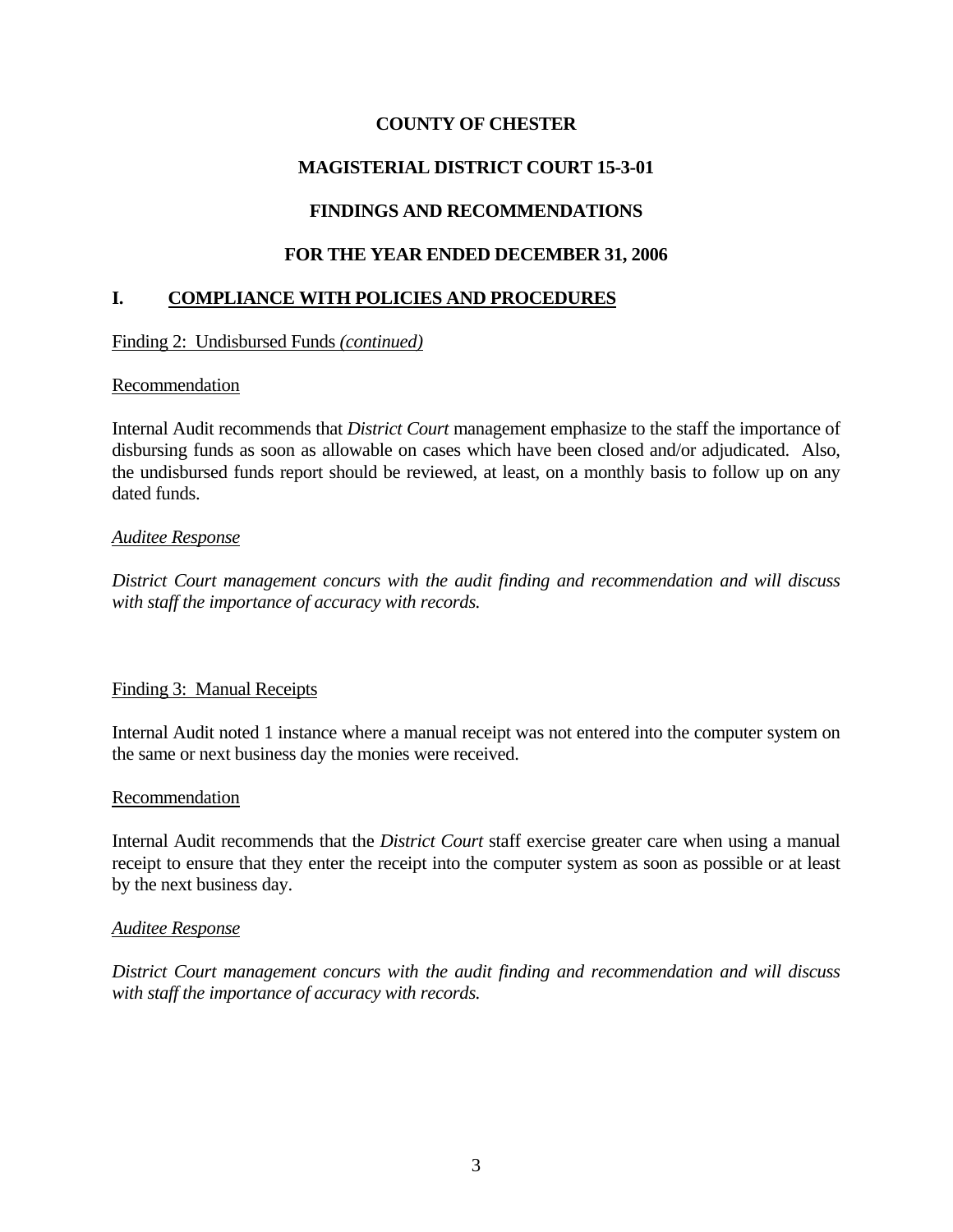## **MAGISTERIAL DISTRICT COURT 15-3-01**

## **FINDINGS AND RECOMMENDATIONS**

#### **FOR THE YEAR ENDED DECEMBER 31, 2006**

#### **I. COMPLIANCE WITH POLICIES AND PROCEDURES**

#### Finding 4: Voided Transactions

Internal Audit noted the following:

- ¾ In 1 instance, a voided receipt was not properly marked "void."
- $\triangleright$  In 2 instances, a copy of the voided check was not attached to the case file.
- $\triangleright$  In 1 instance, a "due diligence" letter was not sent to the payee prior to escheating the stale dated check.
- $\triangleright$  In 2 instances, a copy of the replacement check for the voided check was not attached to the case file.
- $\triangleright$  In 1 instance, the voided check attached to the case file was not properly marked as "void/stale/lost."

#### Recommendation

Internal Audit recommends that the *District Court* staff exercise greater care in labeling all voided receipts and disbursements and to ensure that all forms and records pertaining to the case file are included.

#### *Auditee Response*

*District Court management concurs with the audit finding and recommendation and will discuss with staff the importance of accuracy with records.* 

#### Finding 5: Overall Compliance

Internal Audit noted 5 instances where the citation was not initialed by the staff clerk upon receipt into the *District Court*.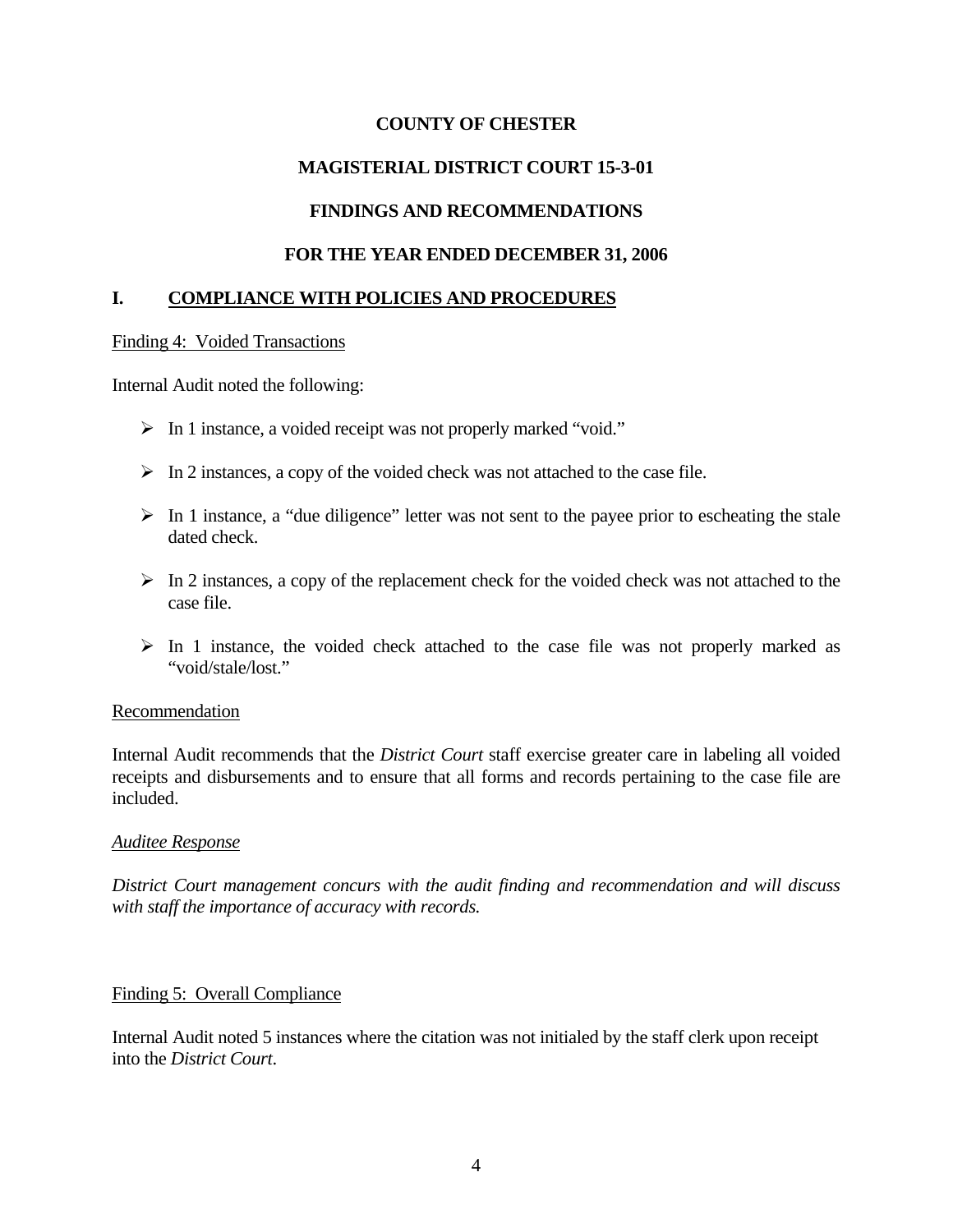# **MAGISTERIAL DISTRICT COURT 15-3-01**

## **SUMMARY OF EXIT CONFERENCE**

## **FOR THE YEAR ENDED DECEMBER 31, 2006**

## **I. COMPLIANCE WITH POLICIES AND PROCEDURES**

Finding 5: Overall Compliance *(continued)*

#### Recommendation

Internal Audit recommends that *District Court* staff exercise greater care to ensure that each citation is initialed by that clerk upon receipting it into the *District Court.*

#### *Auditee Response*

*District Court management concurs with the audit finding and recommendation and will discuss with staff the importance of accuracy with records.*